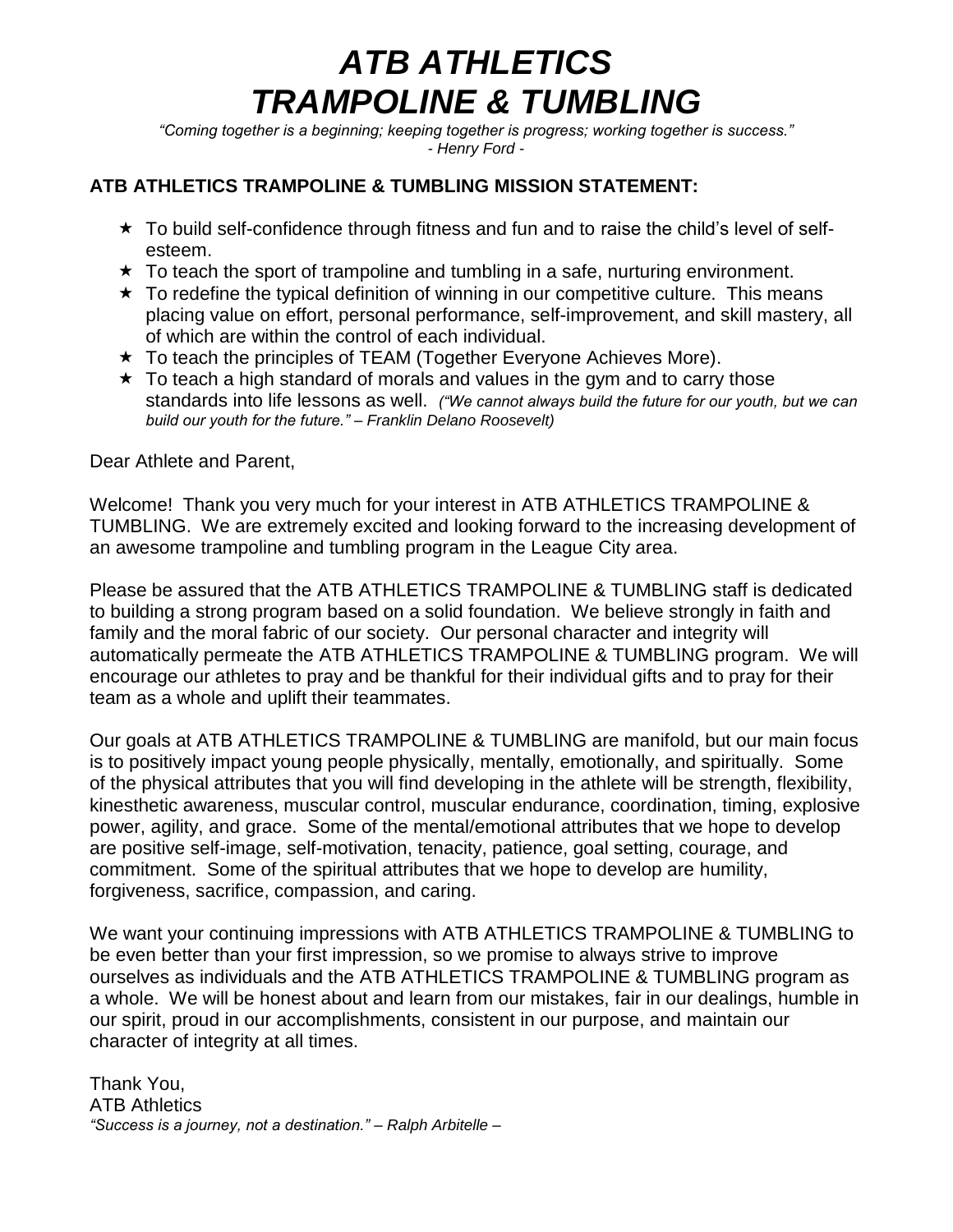# **COMMUNICATION**

Communication is key to any organized, successful program. ATB ATHLETICS TRAMPOLINE & TUMBLING will do its very best to keep you informed in a timely manner about all matters relating to your child and the program. Information that is important will be communicated either at the front desk, through a team parent, by e-mail, or on the ATB ATHLETICS TRAMPOLINE & TUMBLING website. It is your responsibility to keep up with all pertinent information.

### **UNIFORMS AND PRACTICE WEAR**

### **UNIFORMS**

The ATB ATHLETICS TRAMPOLINE & TUMBLING uniform was carefully selected to represent best the ATB ATHLETICS TRAMPOLINE & TUMBLING program. Modesty, simplicity, sharpness, and sensitivity to cost were all considered when choosing the right uniform. Both the ATB ATHLETICS TRAMPOLINE & TUMBLING style and colors are unique to the Houston area. We purposely chose uniforms that were different from any other local team. *("It's not the glitz of the uniform that matters, but the spirit that shines within." – Anonymous)*

The ATB ATHLETICS TRAMPOLINE & TUMBLING uniform will consist of a practice leotard and a competition leotard for female athletes and a competition step-in, shorts, and pants for male athletes. Female athletes must also purchase a special bra and briefs. A personalized team warm-up suit and bag is also required. Uniform fittings will generally be done in August and the uniform must be paid at the time of the fitting. This money must be collected before the ATB ATHLETICS TRAMPOLINE & TUMBLING order can be turned in. All uniform costs and any additional items purchased are non-refundable. Parents are required to attend the uniform fitting and sign a confirmation of your child's order. ATB ATHLETICS TRAMPOLINE & TUMBLING will not be responsible for uniforms that do not fit upon arrival. In addition to the uniform, trampoline shoes are required for those who compete trampoline unless otherwise determined by the head coach.

Lost or damaged items throughout the season are the financial responsibility of the athlete and must be immediately replaced.

During competition, female athletes must wear their hair back away from their face and in a tight ponytail or bun. Female athletes must not have any undergarments showing at any time in competition. Deductions will be taken from the athlete's score if seen by the judges. Male athletes must keep their bangs above the eyes. No jewelry of any kind is allowed at all in competition.

### **PRACTICE WEAR**

ATB ATHLETICS TRAMPOLINE & TUMBLING requires that female athletes wear our practice leotard on the first practice of the week and other leotards the rest of the week. Gym shorts are optional. Male athletes must wear our practice outfit the first day of the week and fitted t-shirts and gym shorts (no loose or long shorts allowed) the rest of the week.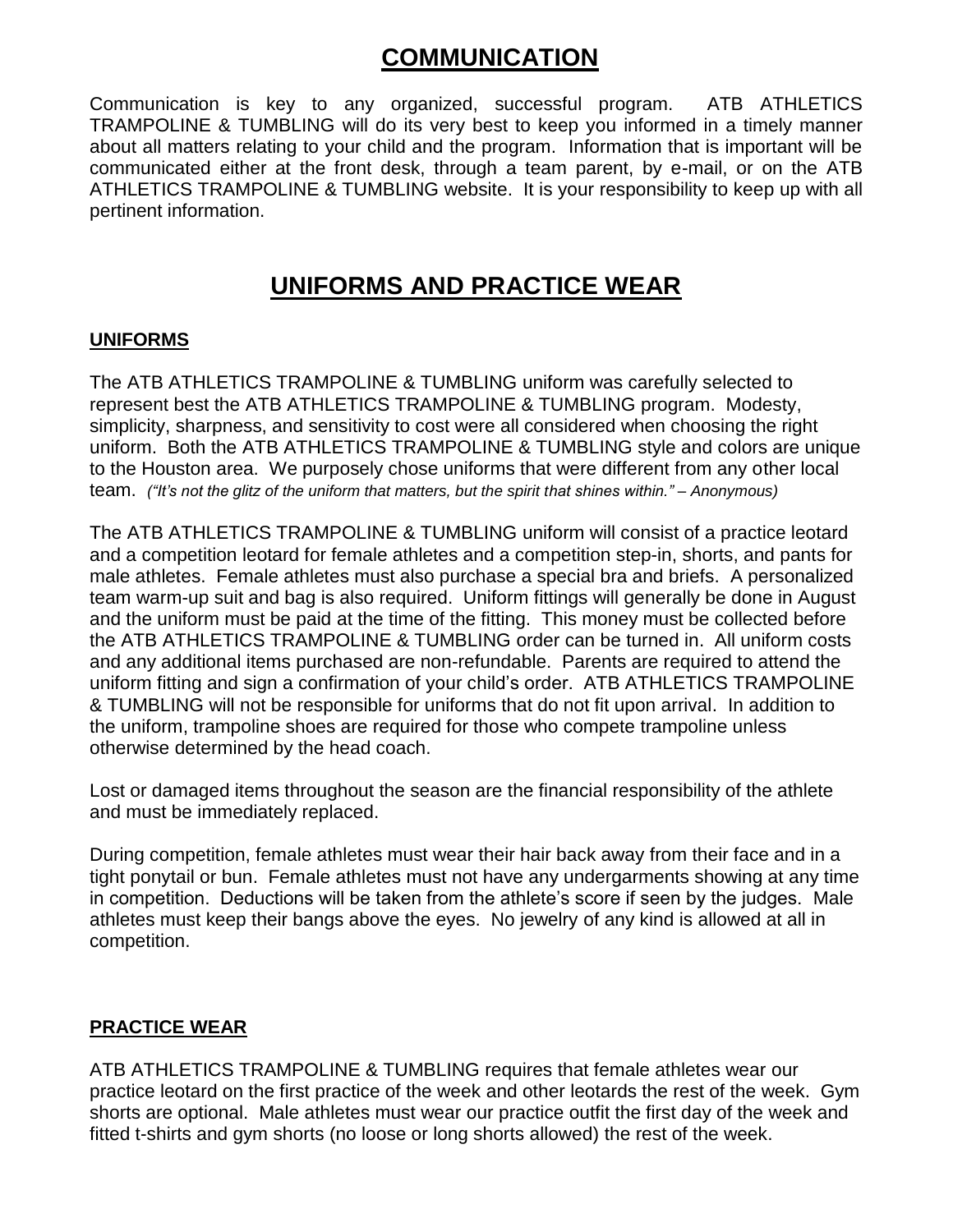# **RULES AND POLICIES**

### **PRACTICE ATTENDANCE**

Practices are essential to the development of the athlete and to the team as a whole, so every practice is considered important. It is your obligation to attend all practices. It is the responsibility of each athlete to learn any new material or gain information given out when missing any practice. *("There are only two options regarding commitment. You're either in or out. There's no such thing as in-between." – Pat Riley)*

Athletes may not have more than **one** unexcused absence in one month. You may be asked to leave the team if you have excessive absences. This absence policy will be enforced:

| <b>EXCUSED</b>                       | <b>UNEXCUSED</b>                      |
|--------------------------------------|---------------------------------------|
| Family Event: Birth, Wedding, Death  | <b>Family Celebrations</b>            |
| <b>Contagious Illness</b>            | Non-contagious illness or injury (you |
|                                      | can still watch)                      |
| <b>School functions</b>              | School activities/dances              |
| Grade related problems               | Homework/studying for tests (plan     |
|                                      | appropriately)                        |
| Pre-approved absences (request form) | Other activities/birthday parties     |

Tardiness is a sign of disrespect to your teammates, coaches and the ATB ATHLETICS TRAMPOLINE & TUMBLING program. Please make every effort to ensure that you will be to practice on time. If you are going to be late, you must call the front office at 281-672-7198 and let the coaching staff know. Leaving practice early can also be very disruptive to the team practice. Please arrange your schedules to arrive and leave on time.

There may be, at the discretion of the coaches, extra practices called before a competition. These are to be treated as any other practice and are absolutely mandatory. ATB ATHLETICS TRAMPOLINE & TUMBLING may add or cancel practices at any time at the coaches' discretion. There will be no extra charges for extra practices.

#### **PRACTICE CONDUCT**

- Maintain an aggressive, competitive, and positive attitude and give your best effort at every practice. *("Whether you think you can or whether you think you can't – you're right." – Henry Ford)*
- $\star$  Treat yourself and other teammates with respect and dignity, displaying positive sportsmanship at all times.
- $\star$  Every member of the team is vital to its success, and no one member is more important than another. Egos do not and cannot play any part in practices. *("Strength lies in differences, not in similarities" – Stephen Covey)*
- $\star$  All coaching is to be done by coaching staff. Please refrain from coaching other teammates unless specifically asked to do so.
- $\star$  We want the gym to be a happy, motivating, and uplifting place to be. There is no place in our gym for rude or belittling comments, display of anger or disgust, and talking back to coaches or other adults (including eye rolling).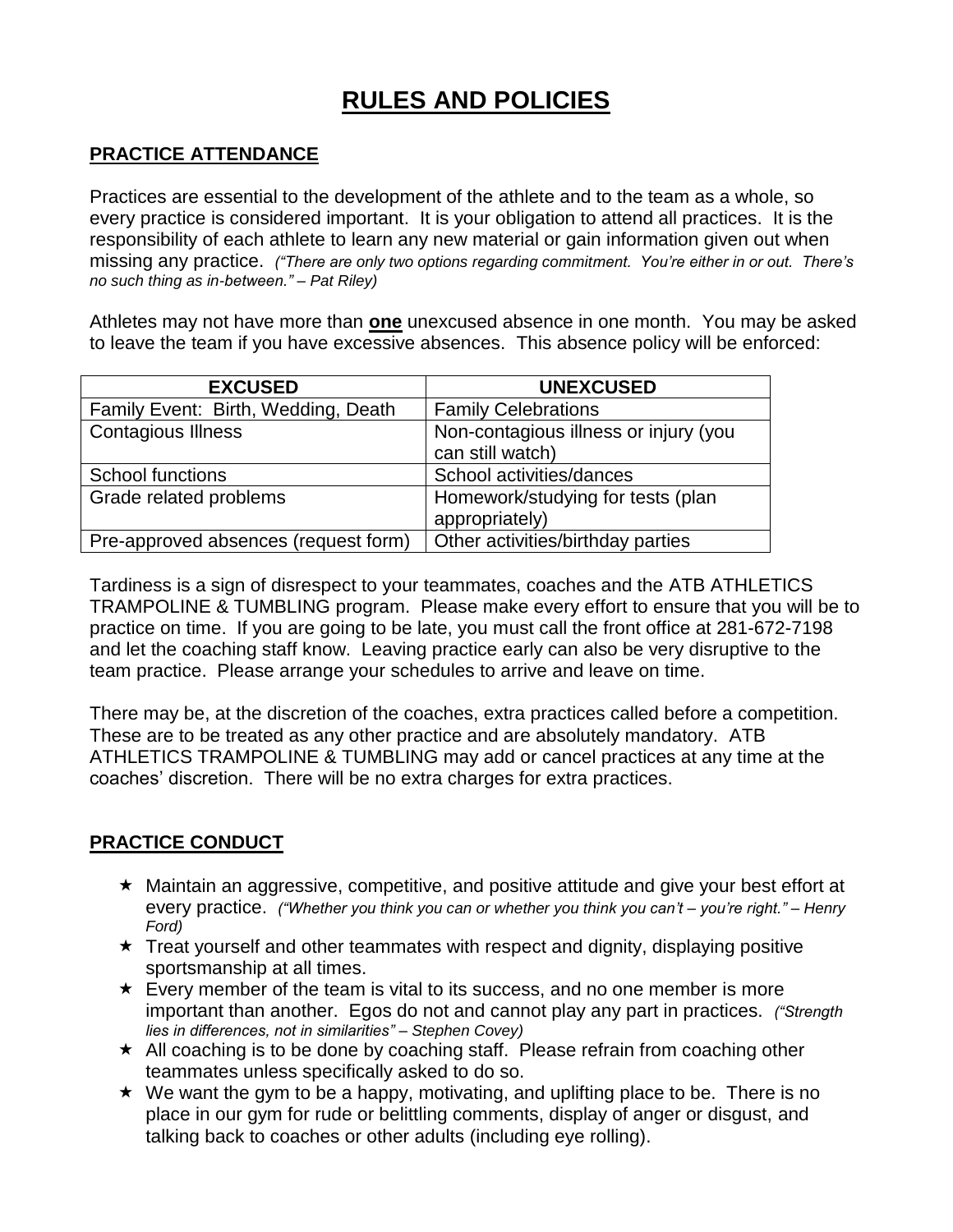- $\star$  There is no room for crying and giving up because you have given in to your frustrations and fears. *("Many of life's failures are people who did not realize how close they were to success when they gave up." – Thomas Edison)*
- $\star$  Absolutely no profanity allowed, including inappropriate gestures.
- $\star$  No talking during practice. Athletes are here to work and when you are talking, goals are being impeded. Time is precious.
- $\star$  Concentrate and focus on what you are trying to accomplish during practice. "Fooling" around" is an accident waiting to happen. You will be dismissed from practice for playing around.
- $\star$  Show respect for your safety and to the wishes of your coaches by staying off the equipment without specific permission and supervision of a coach.
- $\star$  Be honest. Cheating in practice is the ugliest form of disrespect. It shows disrespect to your coaches, to your parents, and most importantly, to yourself. If you cannot or will not complete an assignment, be honest about it.
- $\star$  Tell your coach when your body is telling you to stop or slow down. This shows respect for yourself and for the coach and protects your body from injury.
- $\star$  You should not attempt skills if you are on any medication that causes drowsiness, imbalance, weakness, lightheadedness, etc. It is potentially dangerous to perform under these conditions. Inform your coach of your situation.
- $\star$  ATB ATHLETICS TRAMPOLINE & TUMBLING prides itself on being a tobacco, alcohol, and drug-free program. Any team member coming to practice under the influence will be immediately dismissed from the program.
- $\star$  No food or drink is allowed in the gym. No soda may be consumed during practice. Gum is also not allowed during practice.
- $\star$  If an athlete is going to be late or absent, they must call the gym before the beginning of practice.
- $\star$  Cell phones will not be permitted in the gym. You may only make or receive a phone call in the case of an emergency.
- $\star$  Ask permission to leave the gym. This applies to leaving practice early, going to the restroom, or calling home. Your coach should always know where you are at all times.
- $\star$  Always wait inside the facility for your ride home. Athletes are not to wait outside for pick-up following practice.

### **COMPETITION ATTENDANCE**

Attendance at all ATB ATHLETICS TRAMPOLINE & TUMBLING competitions is **required** up to and including Regionals. A tentative competition schedule will be available in June and will be finalized in August. It is your responsibility to make arrangements with your schedule to attend the competitions.

It is the parents' responsibility to get your child to and from competitions. Please show up on time ready to go (fully dressed, no jewelry, and hair done). Be sure to go to the designated meeting area the day of the competition. Not showing up on time places unnecessary stress on your child, your child's team, and their coaches.

We appreciate it when athletes stay and support each other. This shows unity with our teammates. All athletes must stay until their awards are presented (in full uniform).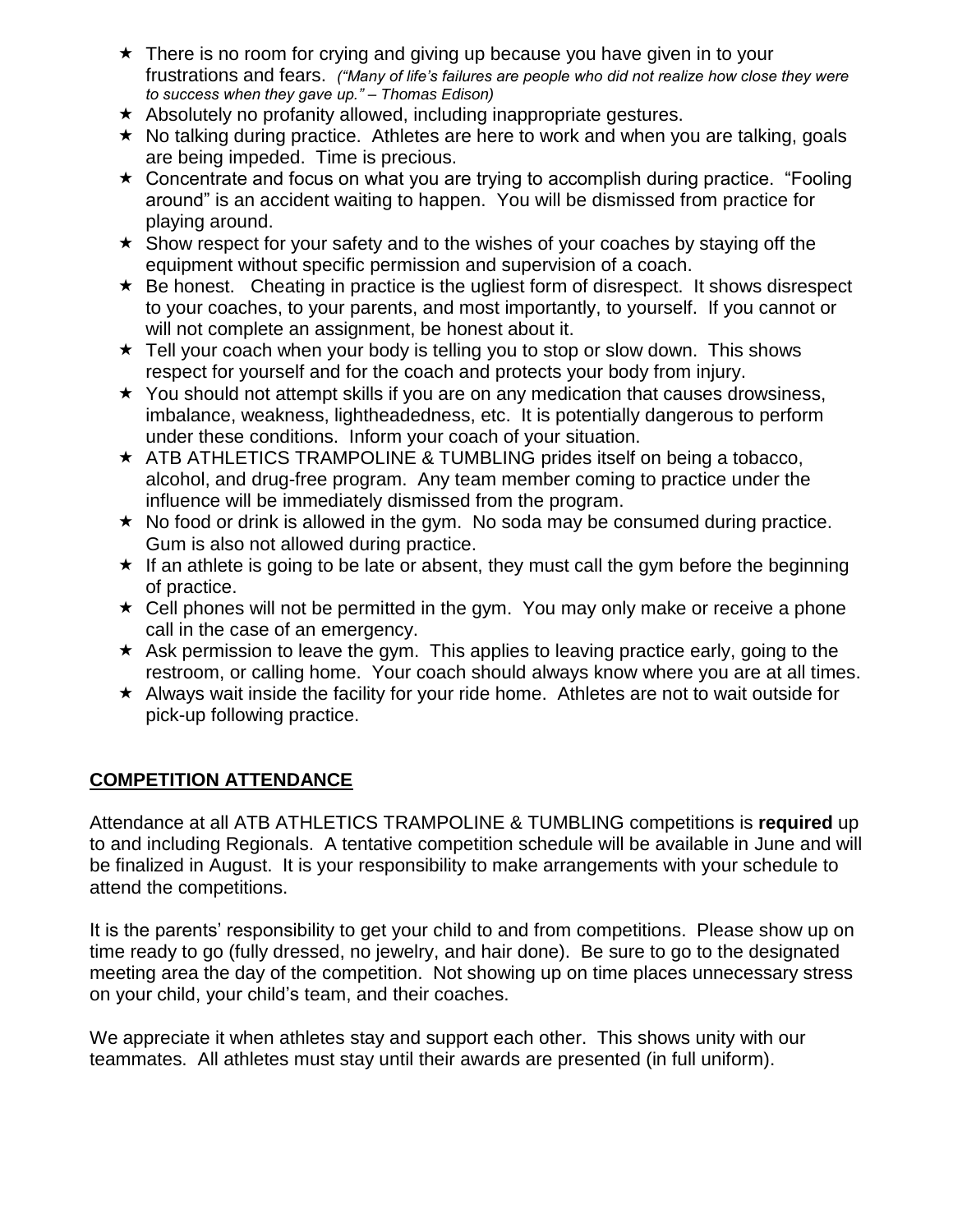### **COMPETITION CONDUCT**

- \* Any display of insubordination to the coaching staff will not be tolerated. Be respectful to yourself, your teammates, and your coaches.
- $\star$  Inappropriate behavior, profanity, or lewd conduct is unacceptable.
- Placing blame of a bad performance on anyone will not be tolerated. *("Success is never final. Failure is never fatal. Courage is what counts." – Sir Winston Churchill)*
- Unsportsmanlike behavior or disrespect to another team is inappropriate.
- \* Tobacco, alcohol, or illegal substance is strictly forbidden at all competitions and will result in dismissal from the ATB ATHLETICS TRAMPOLINE & TUMBLING program.
- $\star$  An 11:00 p.m. curfew must be enforced at out-of-town competitions so that every athlete is well rested for competition the next day.
- \* Remember at all times you are representing ATB ATHLETICS TRAMPOLINE & TUMBLING and we will hold our athletes to a higher standard. *("Reputation is what people think you are. Character is who you really are. Take care of your character and your reputation will take care of itself." – Unknown)*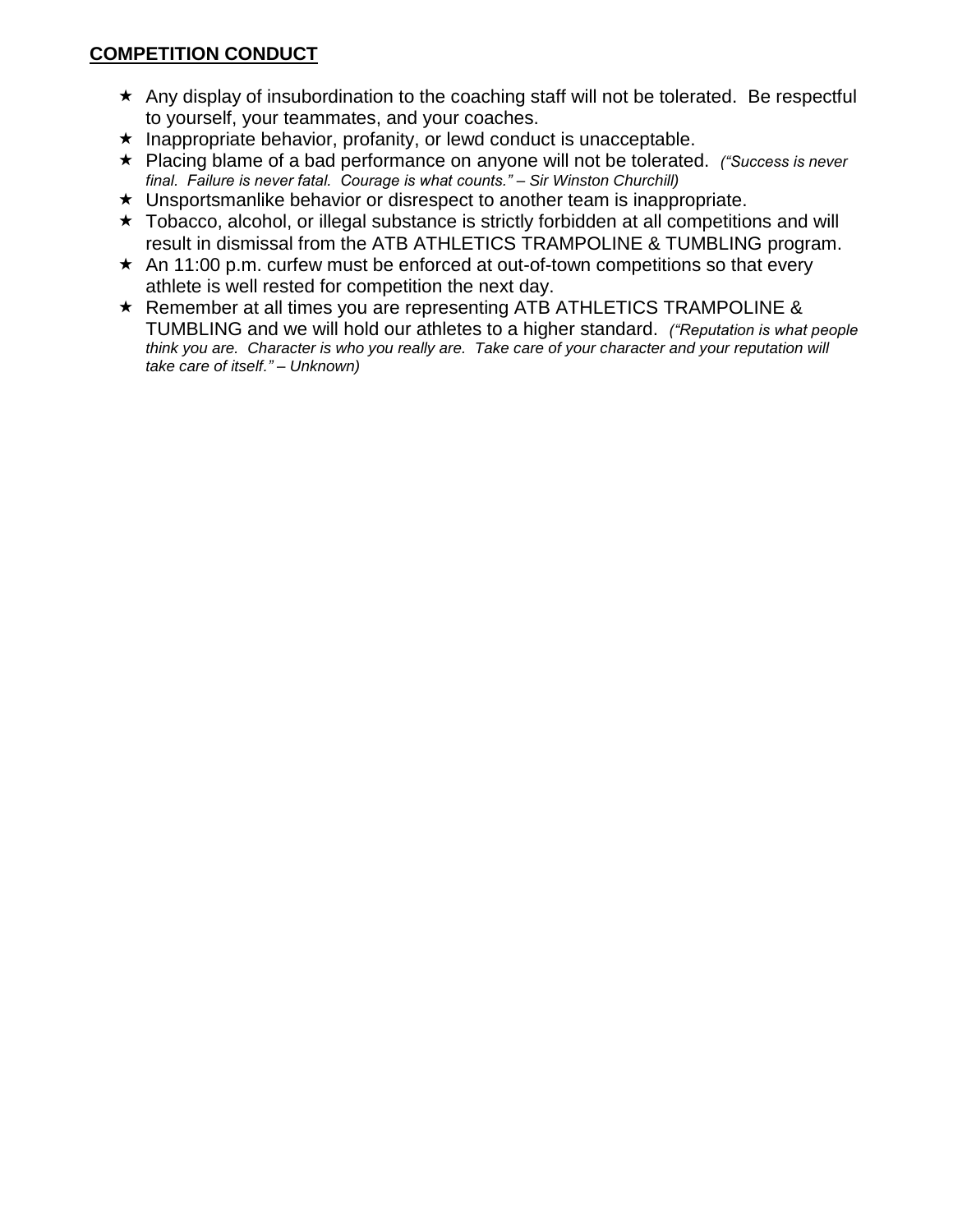# **PARENT RESPONSIBILITIES AND CODE OF CONDUCT**

ATB ATHLETICS TRAMPOLINE & TUMBLING is aware that parents play a valuable role in this program. Your interest, encouragement, cooperation, involvement, and support are vital to its success. Parents also play a huge role in the development of successful athletes. Your role is every bit as important as that of the athlete or of the coaches. It is also every bit as difficult. That is why we welcome your presence at every practice, at every team function, at team meetings, and at every competition. We want your support because we want your child to succeed. Here is what you can do to help your child achieve their dreams.

On the physical side, it is your job to ensure that your young athlete gets enough rest, gets enough of the healthy kinds of food and drink, gets to and from the gym on time, and has the proper clothing and equipment.

The emotional side is just as important. It is your role to provide unconditional love, support, and encouragement. Your love is not based on whether your child makes their back handspring in practice. You support is not dependent on an outstanding score in competition. Your encouragement is not conditioned on them somehow making you look good by being the best on the team, in the state, in the region, or in the nation.

It is through the physical and emotional support described above that you show your respect for your child and the effort she is putting into her sport. Any more or any less does a disservice to your child and will limit their opportunity for success.

### **The responsibilities and code of conduct as an ATB ATHLETICS TRAMPOLINE & TUMBLING parent are as follows:**

- $\star$  Support your child and their coaches throughout the season.
- $\star$  Uphold a positive attitude regarding your child, their teammates, the coaches, and the program. There is a no tolerance policy for gossip at any time – the athlete will be dismissed immediately. If you have questions or concerns, please direct them to the coaches, not other parents. *("To respond is positive; to react is negative." – Zig Ziglar)*
- You are to contact the coaches regarding **your child** only. Please do not come to us about any other child other than your own.
- $\star$  Do not interrupt practices to speak to your child or the coach. Coaches are available before or after practice.
- Call in absences due to unforeseen illness or family emergency and understand that all practices are mandatory, and the only accepted absences are due to illness, family emergency, or school commitment.
- $\star$  Be responsible for transportation to get your child to and from practices, competitions, and special events.
- \* Please do not use ATB ATHLETICS Trampoline & Tumbling as a disciplinary tool against your child. We don't want to be associated with a bad connotation.
- Understand that skill selection, training techniques, competitive level, and all other similar matters are the responsibility of the coach, not the parent. Please do not interfere with the coaching staff.
- $\star$  You have the responsibility to accept the decisions of the coach regarding routines, competitions, practices, camps, apparel, etc.
- $\star$  Understand that additional practices may need to be called, sometimes with only 24hours notice (in time for performance). Effort to provide as much advanced notice as possible will be made.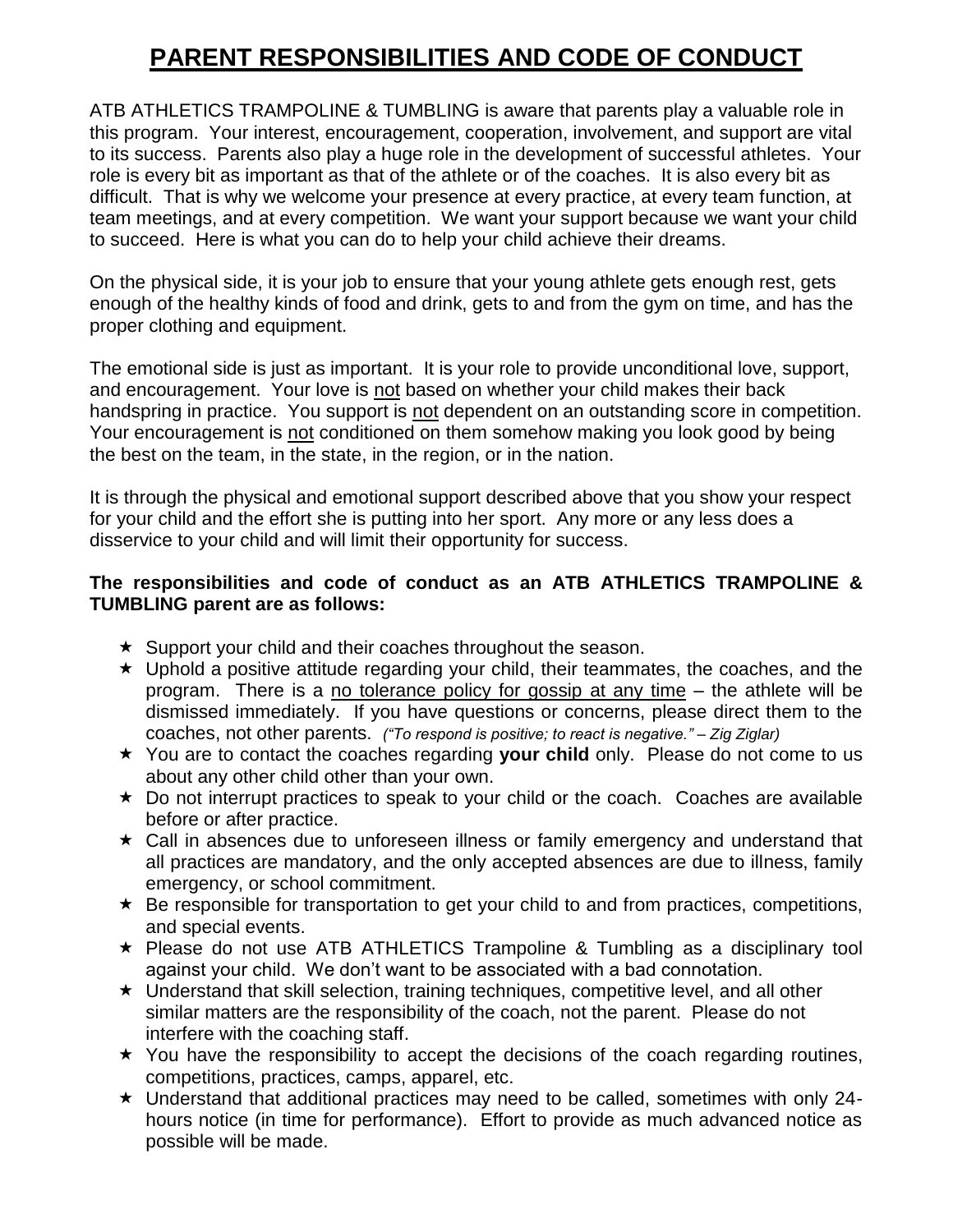- You give permission to ATB ATHLETICS TRAMPOLINE & TUMBLING to use your child's picture for promotional and advertising purposes (please let us know if otherwise).
- ★ You give permission to ATB ATHLETICS TRAMPOLINE & TUMBLING to provide your address, phone numbers, and e-mail contact information to other team members within the program.
- $\star$  You have the responsibility to represent ATB ATHLETICS TRAMPOLINE & TUMBLING at competitions and events with good sportsmanship.
- $\star$  No parent is allowed in the warm-up area or on the competition floor at any time.
- \* Do not approach competition judges or officials at any events. Understand that competition judging is subjective and that you may not agree with the outcome of the judging scores.
- $\star$  Understand that tuition must be kept current in order to participate in the program. (Please make an appointment with the Director if you are having financial difficulty.)
- $\star$  Understand that tuition cannot be prorated for missed practices.
- Understand that all competition fees are due according to the established schedules (no exceptions please).
- $\star$  Understand that uniforms must be paid in full prior to ordering.
- $\star$  Understand that being on team is a privilege not a right.
- $\star$  Make sure that you have the time, finances, and commitment necessary to be a member of the ATB ATHLETICS TRAMPOLINE & TUMBLING team.
- $\star$  Sign, enforce, and abide by all forms, releases, and regulations.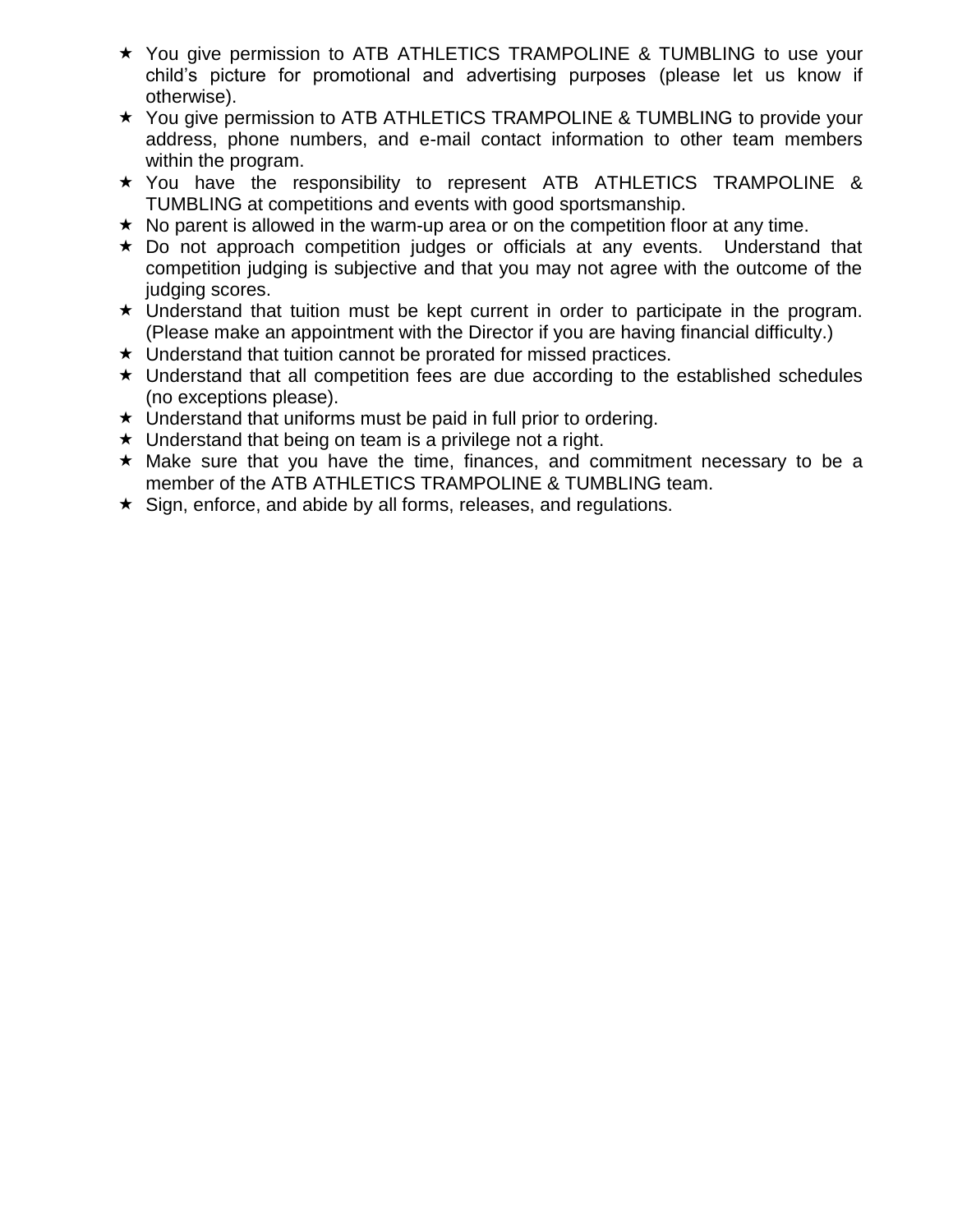## **FINANCIAL COMMITMENT**

Competitive trampoline & tumbling is a very rewarding sport. However, there is no way to sugarcoat it – it is also very expensive. That is why ATB ATHLETICS TRAMPOLINE & TUMBLING makes every effort to ensure that you as a parent understand this financial commitment you are making. The following is an **estimation** of what you can expect for the June 2019 – May 2020 competition season:

| <b>ITEM</b>                         | <b>COST</b>        | <b>DUE DATE</b>    |
|-------------------------------------|--------------------|--------------------|
| <b>Practice Leotard/Uniform</b>     | \$55.00            | July 1, 2019       |
| <b>Annual Team Registration Fee</b> | \$65.00            | July 15, 2019      |
| Girls' Leotard/Boys' Uniform (1/2)  | \$137.50/\$80.00   | July 15, 2019      |
| So. Texas USAGTT Fee                | \$10.00            | July 31, 2019      |
| <b>USAG Athlete Membership</b>      | \$59.00 or \$27.00 | July 31, 2019      |
| Girls' Leotard/Boys' Uniform (1/2)  | \$137.50/\$80.00   | August 15, 2019    |
| Warm-up Jacket                      | \$135.00           | September 15, 2019 |
| Bag                                 | \$50.00            | September 15, 2019 |
| <b>Tramp Shoes</b>                  | \$35.00            | As Needed          |

Tuition is based on the number of hours practiced per week:

| 4 hours  | \$180 |
|----------|-------|
| 6 hours  | \$210 |
| 9 hours  | \$285 |
| 12 hours | \$325 |
|          |       |

Beginning August 15, 2019 through February 15, 2020, \$135 per month will be added on to tuition for the season's total competition/coaches' fees up to STX State. **STX State, Regionals, and Nationals' competition/coaches' fees will be charged separately.**

Team pricing is already discounted from regular class pricing, so we do not prorate for holidays, gym closings, or missed practices. There is a 5% discount on tuition for the first sibling and a 10% discount for each consecutive sibling. All other fees will apply per athlete.

The team practices are as follows. The coaches will determine each athlete's schedule depending on their skill level. There will be no make-ups for missed practices:

| Mondays    | 5:30 pm $-7:30$ pm or 8:30 pm |
|------------|-------------------------------|
| Wednesdays | 5:30 pm $-7:30$ pm or 8:30 pm |
| Fridavs    | 5:30 pm $-8:30$ pm            |
| Saturdays  | $9:30$ am $-12:30$ pm         |

The competition and coaches' fees are based on estimations. ATB ATHLETICS TRAMPOLINE & TUMBLING reserves the right to decrease or increase fees once the competition schedule is finalized. If the competition fees are not paid by the deadline, the athlete will not be entered in the competition. Coaches' fees are based on the total number of team members and are non-refundable.

Other expenses that will incur during competition season are travel costs, including but not limited to gas, meals, hotel accommodations, parking fees, and spectator fees. It may be necessary to travel outside of the greater Houston area and/or state for regional and national competitions. This may result in a possible Thursday or Friday arrival and/or Monday departure. Hotel accommodations will be the sole responsibility of the parent. ATB ATHLETICS TRAMPOLINE & TUMBLING will coordinate blocks of hotel rooms for any out-of-town competitions but will not reserve them. It is the parents' responsibility to reserve the rooms. It is suggested that all athletes stay in the determined hotel unless circumstances prohibit otherwise. Please inform the Director if this is the case.